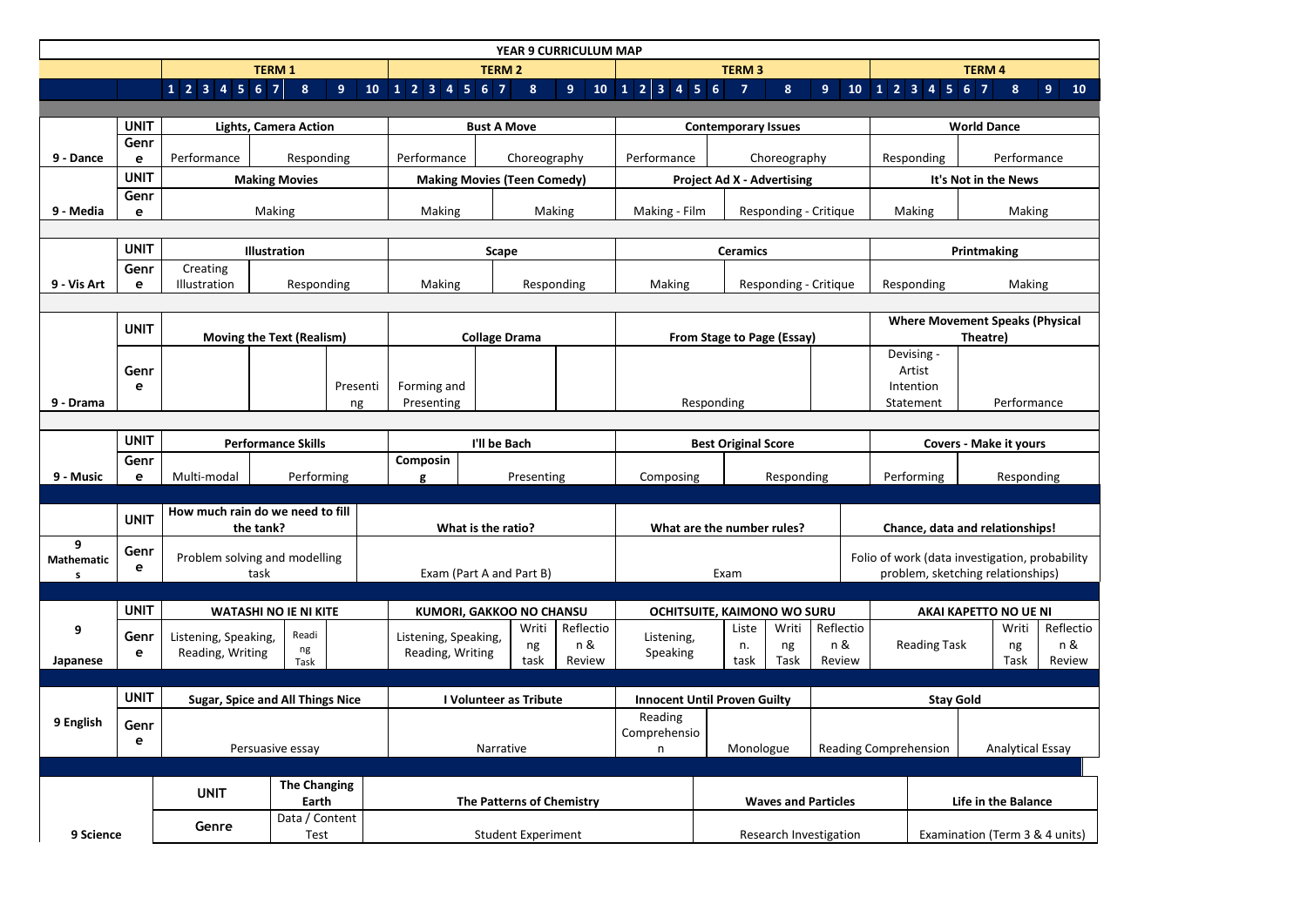| <b>Digital Design and Engineering -</b><br><b>Forensic Science and Crime Scene</b><br><b>UNIT</b><br><b>Virtual and Augmented Reality</b><br><b>Minecraft</b><br><b>Analysis</b><br><b>Robotics - mBots</b><br>9 STEM<br>Project - Model & Digital<br>Genre<br>Portfolio<br>Portfolio<br>Portfolio<br>Investigation<br><b>UNIT</b><br><b>The Industrial Revolution</b><br>World War I<br>9 History<br>Research Assignment -<br>Genre<br>Essayl (exposition)<br>Short Response (explanation/exposition)<br><b>ONLY OFFERED FOR 1 SEMESTER</b><br><b>UNIT</b><br><b>Biomes and Food Security</b><br><b>Angkor and the Khmer Empire</b><br><b>Interconnections</b><br><b>Making a Nation</b><br><b>9 Humanities</b><br><b>Short Response/Practical</b><br>Research Assignment - Essayl<br>Research Assignment - Essayl<br>Genre<br>Short Response (explanation/exposition)<br>(explanation)<br>(exposition)<br>(exposition)<br>$1A -$<br>$1A -$<br><b>UNIT</b><br>$2B -$<br>Participation<br>Participation<br>9 HPE<br>2B - Street Hockey<br>2A - First Aid<br>2B - Badminton<br>2A - First Aid<br><b>Badminton</b><br>2B - Street Hockey<br>in Sport<br>in Sport<br>Report -<br>Report -<br>(Extended<br>(Extended<br>Genre<br>Exam - Theoretical<br>PEEL<br>Exam - Theoretical<br>PEEL<br>Performance<br>& Practical<br>Performance<br>Performance<br>& Practical<br>Performance<br>response)<br>response)<br>$2B -$<br>2A - Functional<br><b>UNIT</b><br><b>Athletics/Cross</b><br>Anatomy and<br>$3B -$<br>$1B -$<br><b>Biomechanics</b><br><b>Basketball</b><br>Volleyball<br>4B - Fitness<br>1A - Road Safety<br><b>3A - Resilience</b><br>4B - Futsal<br>Country<br>Multimodal; 600-800<br>Response to stimulus<br>Genre<br>9 STEP<br>Performance<br>- Exam<br>Performance<br>Performance<br>Performance<br><b>Analytical Essay</b><br>words<br>Report<br><b>Training</b><br><b>UNIT</b><br>Gym<br>Program -<br><b>Tournament</b><br>Program<br>9<br><b>Officiating</b><br><b>Modified Games</b><br><b>Fitness Games</b><br><b>Training Programs</b><br><b>Juniors</b><br>Organisation<br><b>Sports</b><br>Fitness, Sport &<br>Genre<br><b>Recreation</b><br>Booklet<br>Performance<br>Booklet<br>Performance<br>Booklet<br><b>Booklet</b><br>Performance<br>Performance<br><b>UNIT</b><br><b>Fad-tastic: Adolescent Nutrition</b><br>Design a Food Box<br>Process Journal Part B and Practical<br>Process Journal Part B and<br>9 Food and<br>Genre<br>Process Journal PART A<br>Product<br>Process Journal PART A<br><b>Practical Product</b><br><b>Nutrition</b><br><b>UNIT</b><br><b>Product Design</b><br><b>Product Design</b><br><b>Product Design</b><br>9 ITF<br><b>Product Design</b><br>Genre<br>Practical product with evaluation<br>Practical product with evaluation<br>Practical product with evaluation<br>Practical product with evaluation<br><b>Industrial Tec</b><br><b>UNIT</b><br><b>Wearable items</b><br>Yo - Yo Design<br><b>3D Printed Rocket Design</b><br><b>Tiny Houses</b><br>Genre<br>Design Folio/Collection of work<br>9 Design<br>Design Folio/ Collection of work<br>Design Folio/ Collection of work<br>Design Folio/Collection of work<br><b>UNIT</b><br><b>Foundations of Law</b><br><b>Risks &amp; Rewards</b><br>Legal<br><b>Forming a Business</b><br>Genre<br>Exam<br>Portfolio of work<br>Project Assignment<br><b>Business report</b> |                    |  |  |  |  |  |  |  |  |  |  |  |  |
|---------------------------------------------------------------------------------------------------------------------------------------------------------------------------------------------------------------------------------------------------------------------------------------------------------------------------------------------------------------------------------------------------------------------------------------------------------------------------------------------------------------------------------------------------------------------------------------------------------------------------------------------------------------------------------------------------------------------------------------------------------------------------------------------------------------------------------------------------------------------------------------------------------------------------------------------------------------------------------------------------------------------------------------------------------------------------------------------------------------------------------------------------------------------------------------------------------------------------------------------------------------------------------------------------------------------------------------------------------------------------------------------------------------------------------------------------------------------------------------------------------------------------------------------------------------------------------------------------------------------------------------------------------------------------------------------------------------------------------------------------------------------------------------------------------------------------------------------------------------------------------------------------------------------------------------------------------------------------------------------------------------------------------------------------------------------------------------------------------------------------------------------------------------------------------------------------------------------------------------------------------------------------------------------------------------------------------------------------------------------------------------------------------------------------------------------------------------------------------------------------------------------------------------------------------------------------------------------------------------------------------------------------------------------------------------------------------------------------------------------------------------------------------------------------------------------------------------------------------------------------------------------------------------------------------------------------------------------------------------------------------------------------------------------------------------------------------------------------------------------------------------------------------------------------------------------------------------------------------------------------------------------------------------------------------------------------------------------------------------------------------------|--------------------|--|--|--|--|--|--|--|--|--|--|--|--|
|                                                                                                                                                                                                                                                                                                                                                                                                                                                                                                                                                                                                                                                                                                                                                                                                                                                                                                                                                                                                                                                                                                                                                                                                                                                                                                                                                                                                                                                                                                                                                                                                                                                                                                                                                                                                                                                                                                                                                                                                                                                                                                                                                                                                                                                                                                                                                                                                                                                                                                                                                                                                                                                                                                                                                                                                                                                                                                                                                                                                                                                                                                                                                                                                                                                                                                                                                                                       |                    |  |  |  |  |  |  |  |  |  |  |  |  |
|                                                                                                                                                                                                                                                                                                                                                                                                                                                                                                                                                                                                                                                                                                                                                                                                                                                                                                                                                                                                                                                                                                                                                                                                                                                                                                                                                                                                                                                                                                                                                                                                                                                                                                                                                                                                                                                                                                                                                                                                                                                                                                                                                                                                                                                                                                                                                                                                                                                                                                                                                                                                                                                                                                                                                                                                                                                                                                                                                                                                                                                                                                                                                                                                                                                                                                                                                                                       |                    |  |  |  |  |  |  |  |  |  |  |  |  |
|                                                                                                                                                                                                                                                                                                                                                                                                                                                                                                                                                                                                                                                                                                                                                                                                                                                                                                                                                                                                                                                                                                                                                                                                                                                                                                                                                                                                                                                                                                                                                                                                                                                                                                                                                                                                                                                                                                                                                                                                                                                                                                                                                                                                                                                                                                                                                                                                                                                                                                                                                                                                                                                                                                                                                                                                                                                                                                                                                                                                                                                                                                                                                                                                                                                                                                                                                                                       |                    |  |  |  |  |  |  |  |  |  |  |  |  |
|                                                                                                                                                                                                                                                                                                                                                                                                                                                                                                                                                                                                                                                                                                                                                                                                                                                                                                                                                                                                                                                                                                                                                                                                                                                                                                                                                                                                                                                                                                                                                                                                                                                                                                                                                                                                                                                                                                                                                                                                                                                                                                                                                                                                                                                                                                                                                                                                                                                                                                                                                                                                                                                                                                                                                                                                                                                                                                                                                                                                                                                                                                                                                                                                                                                                                                                                                                                       |                    |  |  |  |  |  |  |  |  |  |  |  |  |
|                                                                                                                                                                                                                                                                                                                                                                                                                                                                                                                                                                                                                                                                                                                                                                                                                                                                                                                                                                                                                                                                                                                                                                                                                                                                                                                                                                                                                                                                                                                                                                                                                                                                                                                                                                                                                                                                                                                                                                                                                                                                                                                                                                                                                                                                                                                                                                                                                                                                                                                                                                                                                                                                                                                                                                                                                                                                                                                                                                                                                                                                                                                                                                                                                                                                                                                                                                                       |                    |  |  |  |  |  |  |  |  |  |  |  |  |
|                                                                                                                                                                                                                                                                                                                                                                                                                                                                                                                                                                                                                                                                                                                                                                                                                                                                                                                                                                                                                                                                                                                                                                                                                                                                                                                                                                                                                                                                                                                                                                                                                                                                                                                                                                                                                                                                                                                                                                                                                                                                                                                                                                                                                                                                                                                                                                                                                                                                                                                                                                                                                                                                                                                                                                                                                                                                                                                                                                                                                                                                                                                                                                                                                                                                                                                                                                                       |                    |  |  |  |  |  |  |  |  |  |  |  |  |
|                                                                                                                                                                                                                                                                                                                                                                                                                                                                                                                                                                                                                                                                                                                                                                                                                                                                                                                                                                                                                                                                                                                                                                                                                                                                                                                                                                                                                                                                                                                                                                                                                                                                                                                                                                                                                                                                                                                                                                                                                                                                                                                                                                                                                                                                                                                                                                                                                                                                                                                                                                                                                                                                                                                                                                                                                                                                                                                                                                                                                                                                                                                                                                                                                                                                                                                                                                                       |                    |  |  |  |  |  |  |  |  |  |  |  |  |
|                                                                                                                                                                                                                                                                                                                                                                                                                                                                                                                                                                                                                                                                                                                                                                                                                                                                                                                                                                                                                                                                                                                                                                                                                                                                                                                                                                                                                                                                                                                                                                                                                                                                                                                                                                                                                                                                                                                                                                                                                                                                                                                                                                                                                                                                                                                                                                                                                                                                                                                                                                                                                                                                                                                                                                                                                                                                                                                                                                                                                                                                                                                                                                                                                                                                                                                                                                                       |                    |  |  |  |  |  |  |  |  |  |  |  |  |
|                                                                                                                                                                                                                                                                                                                                                                                                                                                                                                                                                                                                                                                                                                                                                                                                                                                                                                                                                                                                                                                                                                                                                                                                                                                                                                                                                                                                                                                                                                                                                                                                                                                                                                                                                                                                                                                                                                                                                                                                                                                                                                                                                                                                                                                                                                                                                                                                                                                                                                                                                                                                                                                                                                                                                                                                                                                                                                                                                                                                                                                                                                                                                                                                                                                                                                                                                                                       |                    |  |  |  |  |  |  |  |  |  |  |  |  |
|                                                                                                                                                                                                                                                                                                                                                                                                                                                                                                                                                                                                                                                                                                                                                                                                                                                                                                                                                                                                                                                                                                                                                                                                                                                                                                                                                                                                                                                                                                                                                                                                                                                                                                                                                                                                                                                                                                                                                                                                                                                                                                                                                                                                                                                                                                                                                                                                                                                                                                                                                                                                                                                                                                                                                                                                                                                                                                                                                                                                                                                                                                                                                                                                                                                                                                                                                                                       |                    |  |  |  |  |  |  |  |  |  |  |  |  |
|                                                                                                                                                                                                                                                                                                                                                                                                                                                                                                                                                                                                                                                                                                                                                                                                                                                                                                                                                                                                                                                                                                                                                                                                                                                                                                                                                                                                                                                                                                                                                                                                                                                                                                                                                                                                                                                                                                                                                                                                                                                                                                                                                                                                                                                                                                                                                                                                                                                                                                                                                                                                                                                                                                                                                                                                                                                                                                                                                                                                                                                                                                                                                                                                                                                                                                                                                                                       |                    |  |  |  |  |  |  |  |  |  |  |  |  |
|                                                                                                                                                                                                                                                                                                                                                                                                                                                                                                                                                                                                                                                                                                                                                                                                                                                                                                                                                                                                                                                                                                                                                                                                                                                                                                                                                                                                                                                                                                                                                                                                                                                                                                                                                                                                                                                                                                                                                                                                                                                                                                                                                                                                                                                                                                                                                                                                                                                                                                                                                                                                                                                                                                                                                                                                                                                                                                                                                                                                                                                                                                                                                                                                                                                                                                                                                                                       |                    |  |  |  |  |  |  |  |  |  |  |  |  |
|                                                                                                                                                                                                                                                                                                                                                                                                                                                                                                                                                                                                                                                                                                                                                                                                                                                                                                                                                                                                                                                                                                                                                                                                                                                                                                                                                                                                                                                                                                                                                                                                                                                                                                                                                                                                                                                                                                                                                                                                                                                                                                                                                                                                                                                                                                                                                                                                                                                                                                                                                                                                                                                                                                                                                                                                                                                                                                                                                                                                                                                                                                                                                                                                                                                                                                                                                                                       |                    |  |  |  |  |  |  |  |  |  |  |  |  |
|                                                                                                                                                                                                                                                                                                                                                                                                                                                                                                                                                                                                                                                                                                                                                                                                                                                                                                                                                                                                                                                                                                                                                                                                                                                                                                                                                                                                                                                                                                                                                                                                                                                                                                                                                                                                                                                                                                                                                                                                                                                                                                                                                                                                                                                                                                                                                                                                                                                                                                                                                                                                                                                                                                                                                                                                                                                                                                                                                                                                                                                                                                                                                                                                                                                                                                                                                                                       |                    |  |  |  |  |  |  |  |  |  |  |  |  |
|                                                                                                                                                                                                                                                                                                                                                                                                                                                                                                                                                                                                                                                                                                                                                                                                                                                                                                                                                                                                                                                                                                                                                                                                                                                                                                                                                                                                                                                                                                                                                                                                                                                                                                                                                                                                                                                                                                                                                                                                                                                                                                                                                                                                                                                                                                                                                                                                                                                                                                                                                                                                                                                                                                                                                                                                                                                                                                                                                                                                                                                                                                                                                                                                                                                                                                                                                                                       |                    |  |  |  |  |  |  |  |  |  |  |  |  |
|                                                                                                                                                                                                                                                                                                                                                                                                                                                                                                                                                                                                                                                                                                                                                                                                                                                                                                                                                                                                                                                                                                                                                                                                                                                                                                                                                                                                                                                                                                                                                                                                                                                                                                                                                                                                                                                                                                                                                                                                                                                                                                                                                                                                                                                                                                                                                                                                                                                                                                                                                                                                                                                                                                                                                                                                                                                                                                                                                                                                                                                                                                                                                                                                                                                                                                                                                                                       |                    |  |  |  |  |  |  |  |  |  |  |  |  |
|                                                                                                                                                                                                                                                                                                                                                                                                                                                                                                                                                                                                                                                                                                                                                                                                                                                                                                                                                                                                                                                                                                                                                                                                                                                                                                                                                                                                                                                                                                                                                                                                                                                                                                                                                                                                                                                                                                                                                                                                                                                                                                                                                                                                                                                                                                                                                                                                                                                                                                                                                                                                                                                                                                                                                                                                                                                                                                                                                                                                                                                                                                                                                                                                                                                                                                                                                                                       |                    |  |  |  |  |  |  |  |  |  |  |  |  |
|                                                                                                                                                                                                                                                                                                                                                                                                                                                                                                                                                                                                                                                                                                                                                                                                                                                                                                                                                                                                                                                                                                                                                                                                                                                                                                                                                                                                                                                                                                                                                                                                                                                                                                                                                                                                                                                                                                                                                                                                                                                                                                                                                                                                                                                                                                                                                                                                                                                                                                                                                                                                                                                                                                                                                                                                                                                                                                                                                                                                                                                                                                                                                                                                                                                                                                                                                                                       |                    |  |  |  |  |  |  |  |  |  |  |  |  |
|                                                                                                                                                                                                                                                                                                                                                                                                                                                                                                                                                                                                                                                                                                                                                                                                                                                                                                                                                                                                                                                                                                                                                                                                                                                                                                                                                                                                                                                                                                                                                                                                                                                                                                                                                                                                                                                                                                                                                                                                                                                                                                                                                                                                                                                                                                                                                                                                                                                                                                                                                                                                                                                                                                                                                                                                                                                                                                                                                                                                                                                                                                                                                                                                                                                                                                                                                                                       |                    |  |  |  |  |  |  |  |  |  |  |  |  |
|                                                                                                                                                                                                                                                                                                                                                                                                                                                                                                                                                                                                                                                                                                                                                                                                                                                                                                                                                                                                                                                                                                                                                                                                                                                                                                                                                                                                                                                                                                                                                                                                                                                                                                                                                                                                                                                                                                                                                                                                                                                                                                                                                                                                                                                                                                                                                                                                                                                                                                                                                                                                                                                                                                                                                                                                                                                                                                                                                                                                                                                                                                                                                                                                                                                                                                                                                                                       |                    |  |  |  |  |  |  |  |  |  |  |  |  |
|                                                                                                                                                                                                                                                                                                                                                                                                                                                                                                                                                                                                                                                                                                                                                                                                                                                                                                                                                                                                                                                                                                                                                                                                                                                                                                                                                                                                                                                                                                                                                                                                                                                                                                                                                                                                                                                                                                                                                                                                                                                                                                                                                                                                                                                                                                                                                                                                                                                                                                                                                                                                                                                                                                                                                                                                                                                                                                                                                                                                                                                                                                                                                                                                                                                                                                                                                                                       |                    |  |  |  |  |  |  |  |  |  |  |  |  |
|                                                                                                                                                                                                                                                                                                                                                                                                                                                                                                                                                                                                                                                                                                                                                                                                                                                                                                                                                                                                                                                                                                                                                                                                                                                                                                                                                                                                                                                                                                                                                                                                                                                                                                                                                                                                                                                                                                                                                                                                                                                                                                                                                                                                                                                                                                                                                                                                                                                                                                                                                                                                                                                                                                                                                                                                                                                                                                                                                                                                                                                                                                                                                                                                                                                                                                                                                                                       |                    |  |  |  |  |  |  |  |  |  |  |  |  |
|                                                                                                                                                                                                                                                                                                                                                                                                                                                                                                                                                                                                                                                                                                                                                                                                                                                                                                                                                                                                                                                                                                                                                                                                                                                                                                                                                                                                                                                                                                                                                                                                                                                                                                                                                                                                                                                                                                                                                                                                                                                                                                                                                                                                                                                                                                                                                                                                                                                                                                                                                                                                                                                                                                                                                                                                                                                                                                                                                                                                                                                                                                                                                                                                                                                                                                                                                                                       |                    |  |  |  |  |  |  |  |  |  |  |  |  |
|                                                                                                                                                                                                                                                                                                                                                                                                                                                                                                                                                                                                                                                                                                                                                                                                                                                                                                                                                                                                                                                                                                                                                                                                                                                                                                                                                                                                                                                                                                                                                                                                                                                                                                                                                                                                                                                                                                                                                                                                                                                                                                                                                                                                                                                                                                                                                                                                                                                                                                                                                                                                                                                                                                                                                                                                                                                                                                                                                                                                                                                                                                                                                                                                                                                                                                                                                                                       |                    |  |  |  |  |  |  |  |  |  |  |  |  |
|                                                                                                                                                                                                                                                                                                                                                                                                                                                                                                                                                                                                                                                                                                                                                                                                                                                                                                                                                                                                                                                                                                                                                                                                                                                                                                                                                                                                                                                                                                                                                                                                                                                                                                                                                                                                                                                                                                                                                                                                                                                                                                                                                                                                                                                                                                                                                                                                                                                                                                                                                                                                                                                                                                                                                                                                                                                                                                                                                                                                                                                                                                                                                                                                                                                                                                                                                                                       |                    |  |  |  |  |  |  |  |  |  |  |  |  |
|                                                                                                                                                                                                                                                                                                                                                                                                                                                                                                                                                                                                                                                                                                                                                                                                                                                                                                                                                                                                                                                                                                                                                                                                                                                                                                                                                                                                                                                                                                                                                                                                                                                                                                                                                                                                                                                                                                                                                                                                                                                                                                                                                                                                                                                                                                                                                                                                                                                                                                                                                                                                                                                                                                                                                                                                                                                                                                                                                                                                                                                                                                                                                                                                                                                                                                                                                                                       |                    |  |  |  |  |  |  |  |  |  |  |  |  |
|                                                                                                                                                                                                                                                                                                                                                                                                                                                                                                                                                                                                                                                                                                                                                                                                                                                                                                                                                                                                                                                                                                                                                                                                                                                                                                                                                                                                                                                                                                                                                                                                                                                                                                                                                                                                                                                                                                                                                                                                                                                                                                                                                                                                                                                                                                                                                                                                                                                                                                                                                                                                                                                                                                                                                                                                                                                                                                                                                                                                                                                                                                                                                                                                                                                                                                                                                                                       |                    |  |  |  |  |  |  |  |  |  |  |  |  |
|                                                                                                                                                                                                                                                                                                                                                                                                                                                                                                                                                                                                                                                                                                                                                                                                                                                                                                                                                                                                                                                                                                                                                                                                                                                                                                                                                                                                                                                                                                                                                                                                                                                                                                                                                                                                                                                                                                                                                                                                                                                                                                                                                                                                                                                                                                                                                                                                                                                                                                                                                                                                                                                                                                                                                                                                                                                                                                                                                                                                                                                                                                                                                                                                                                                                                                                                                                                       |                    |  |  |  |  |  |  |  |  |  |  |  |  |
|                                                                                                                                                                                                                                                                                                                                                                                                                                                                                                                                                                                                                                                                                                                                                                                                                                                                                                                                                                                                                                                                                                                                                                                                                                                                                                                                                                                                                                                                                                                                                                                                                                                                                                                                                                                                                                                                                                                                                                                                                                                                                                                                                                                                                                                                                                                                                                                                                                                                                                                                                                                                                                                                                                                                                                                                                                                                                                                                                                                                                                                                                                                                                                                                                                                                                                                                                                                       |                    |  |  |  |  |  |  |  |  |  |  |  |  |
|                                                                                                                                                                                                                                                                                                                                                                                                                                                                                                                                                                                                                                                                                                                                                                                                                                                                                                                                                                                                                                                                                                                                                                                                                                                                                                                                                                                                                                                                                                                                                                                                                                                                                                                                                                                                                                                                                                                                                                                                                                                                                                                                                                                                                                                                                                                                                                                                                                                                                                                                                                                                                                                                                                                                                                                                                                                                                                                                                                                                                                                                                                                                                                                                                                                                                                                                                                                       |                    |  |  |  |  |  |  |  |  |  |  |  |  |
|                                                                                                                                                                                                                                                                                                                                                                                                                                                                                                                                                                                                                                                                                                                                                                                                                                                                                                                                                                                                                                                                                                                                                                                                                                                                                                                                                                                                                                                                                                                                                                                                                                                                                                                                                                                                                                                                                                                                                                                                                                                                                                                                                                                                                                                                                                                                                                                                                                                                                                                                                                                                                                                                                                                                                                                                                                                                                                                                                                                                                                                                                                                                                                                                                                                                                                                                                                                       |                    |  |  |  |  |  |  |  |  |  |  |  |  |
|                                                                                                                                                                                                                                                                                                                                                                                                                                                                                                                                                                                                                                                                                                                                                                                                                                                                                                                                                                                                                                                                                                                                                                                                                                                                                                                                                                                                                                                                                                                                                                                                                                                                                                                                                                                                                                                                                                                                                                                                                                                                                                                                                                                                                                                                                                                                                                                                                                                                                                                                                                                                                                                                                                                                                                                                                                                                                                                                                                                                                                                                                                                                                                                                                                                                                                                                                                                       |                    |  |  |  |  |  |  |  |  |  |  |  |  |
|                                                                                                                                                                                                                                                                                                                                                                                                                                                                                                                                                                                                                                                                                                                                                                                                                                                                                                                                                                                                                                                                                                                                                                                                                                                                                                                                                                                                                                                                                                                                                                                                                                                                                                                                                                                                                                                                                                                                                                                                                                                                                                                                                                                                                                                                                                                                                                                                                                                                                                                                                                                                                                                                                                                                                                                                                                                                                                                                                                                                                                                                                                                                                                                                                                                                                                                                                                                       |                    |  |  |  |  |  |  |  |  |  |  |  |  |
|                                                                                                                                                                                                                                                                                                                                                                                                                                                                                                                                                                                                                                                                                                                                                                                                                                                                                                                                                                                                                                                                                                                                                                                                                                                                                                                                                                                                                                                                                                                                                                                                                                                                                                                                                                                                                                                                                                                                                                                                                                                                                                                                                                                                                                                                                                                                                                                                                                                                                                                                                                                                                                                                                                                                                                                                                                                                                                                                                                                                                                                                                                                                                                                                                                                                                                                                                                                       |                    |  |  |  |  |  |  |  |  |  |  |  |  |
|                                                                                                                                                                                                                                                                                                                                                                                                                                                                                                                                                                                                                                                                                                                                                                                                                                                                                                                                                                                                                                                                                                                                                                                                                                                                                                                                                                                                                                                                                                                                                                                                                                                                                                                                                                                                                                                                                                                                                                                                                                                                                                                                                                                                                                                                                                                                                                                                                                                                                                                                                                                                                                                                                                                                                                                                                                                                                                                                                                                                                                                                                                                                                                                                                                                                                                                                                                                       |                    |  |  |  |  |  |  |  |  |  |  |  |  |
|                                                                                                                                                                                                                                                                                                                                                                                                                                                                                                                                                                                                                                                                                                                                                                                                                                                                                                                                                                                                                                                                                                                                                                                                                                                                                                                                                                                                                                                                                                                                                                                                                                                                                                                                                                                                                                                                                                                                                                                                                                                                                                                                                                                                                                                                                                                                                                                                                                                                                                                                                                                                                                                                                                                                                                                                                                                                                                                                                                                                                                                                                                                                                                                                                                                                                                                                                                                       | 9 Legal & Business |  |  |  |  |  |  |  |  |  |  |  |  |